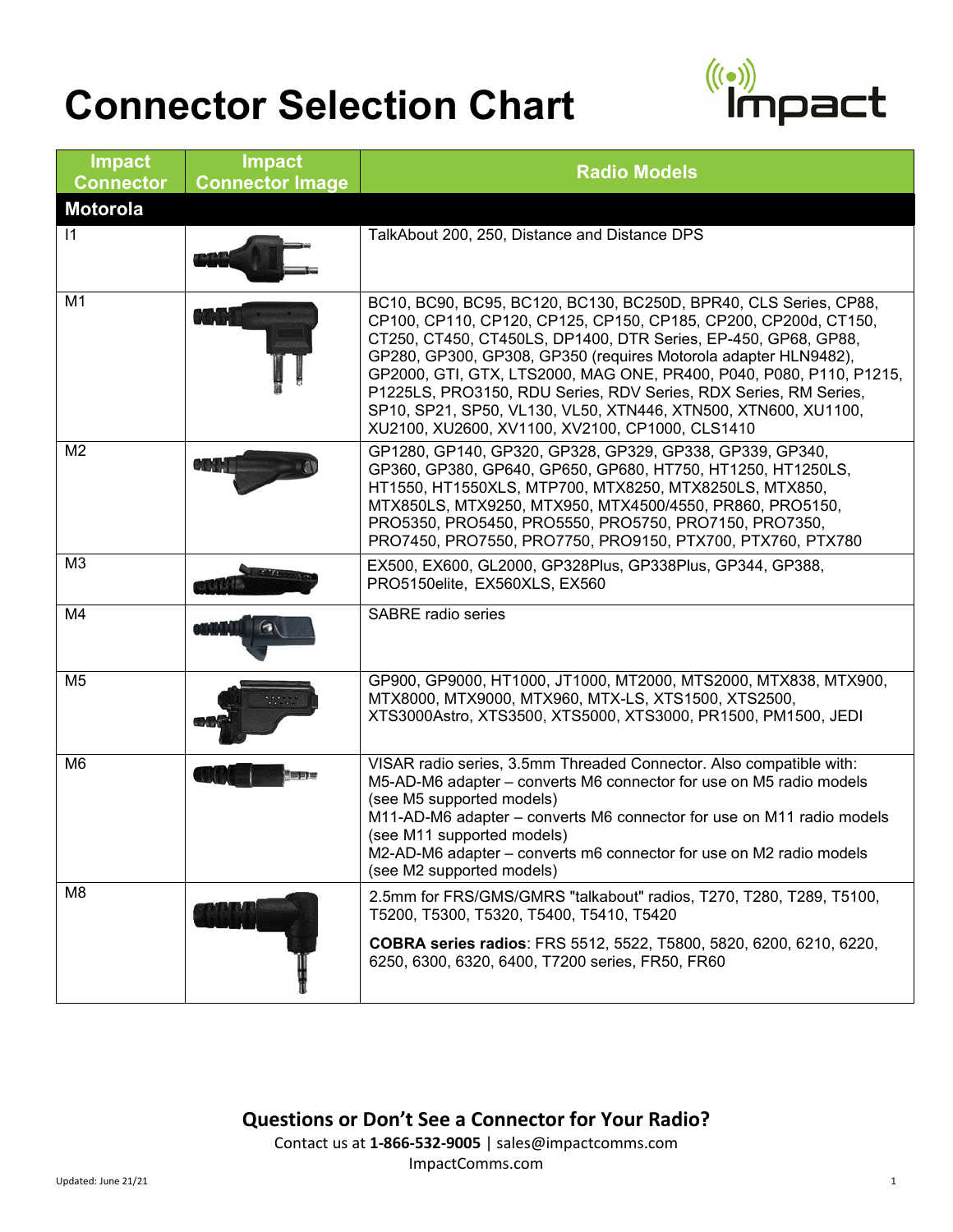

| <b>Impact</b><br><b>Connector</b> | <b>Impact</b><br><b>Connector Image</b> | <b>Radio Models</b>                                                                                                                                                                                                                                                                                                                                                                                                                                  |
|-----------------------------------|-----------------------------------------|------------------------------------------------------------------------------------------------------------------------------------------------------------------------------------------------------------------------------------------------------------------------------------------------------------------------------------------------------------------------------------------------------------------------------------------------------|
| M <sub>9</sub>                    |                                         | Single pin stereo for Nextel, Tetra MTH650/800<br>NEXTEL Falcon Series: i860, i710, i830, i530, i205, i730, i305, i315, i325,<br>i215, i265, i275, i285, i335, i355, i365, i415, i450, i465, i530, i560, i570, i576,<br>i580, i605, i615, i670, i680, i720, i733, i736, i740, i760, i776, i833, i835, i836,<br>i850, i855, i860, i870, i875, i880, i890, i920, i930, ic402, ic502, ic602, ic902<br>Nascar Nextel Cup Series Driver Phones            |
| M10                               |                                         | Single pin with locking screw for Tetra MTH500, MTH650, MTH800, MTH850,<br>MTP850, XTS4000                                                                                                                                                                                                                                                                                                                                                           |
| M11                               | <b>MMMM</b>                             | APX900, APX1000, APX3000, APX4000, APX6000, APX6000XE,<br>APX7000, APX7000XE, APX8000, APX8000XE, DP3400, DP3401,<br>DP3600, DP3601, DP4400, DP4600, DP4800, DGP4150, DGP4150+,<br>DGP6150, DGP6150+, MTP6550, MTP6750, XiRP8200, XiRP8208,<br>XiRP8260, XiRP8268, TRBO-XPR4500, XPR6100, XPR6300, XPR6350,<br>XPR6380, XPR6500, XPR6550, XPR6580, XPR7300, XPR7350,<br>XPR7380, XPR7500, XPR7550, XPR7580, SRX2200, XPR7350E,<br>XPR7550E, XPR7580E |
| M15                               |                                         | Motorola SLE500, SL7550, SL7580, SL7590, SL300, SL500, T-100,<br>Nitro - SLN1000, TLK100, SL3500E, SL7550E, SL7580E, CLPE Series,<br><b>SL7590E</b>                                                                                                                                                                                                                                                                                                  |
| M16                               |                                         | Motorola CLP Series                                                                                                                                                                                                                                                                                                                                                                                                                                  |
| M17                               |                                         | Motorola XPR3300/3500 Series, DP2000, DP2400, DP2600,<br>DP3441, XPR3300E, XPR3500E                                                                                                                                                                                                                                                                                                                                                                  |

**Questions or Don't See a Connector for Your Radio?** Contact us at **1-866-532-9005** | sales@impactcomms.com ImpactComms.com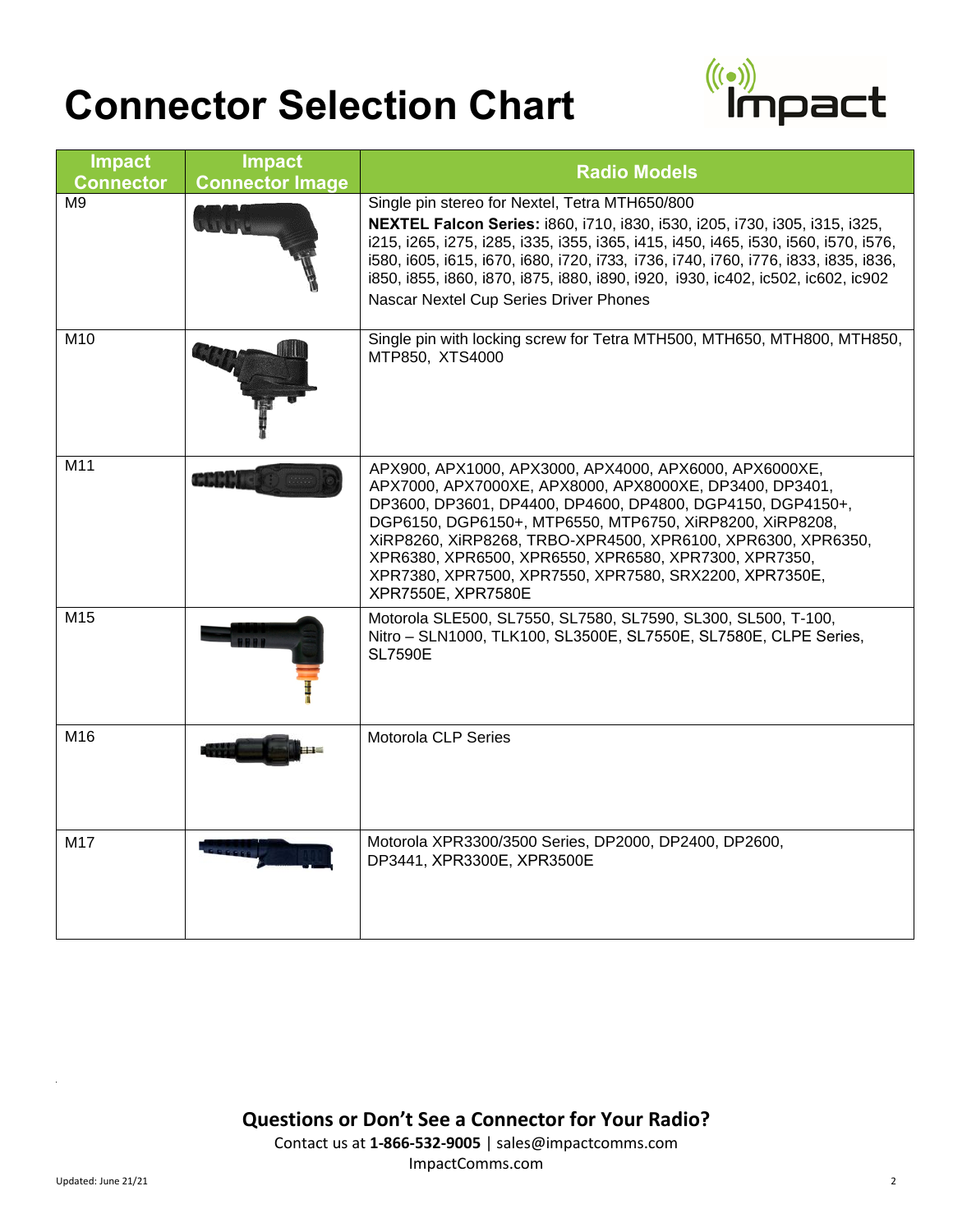

| <b>Impact</b><br><b>Connector</b> | <b>Impact</b><br><b>Connector Image</b> | <b>Radio Models</b>                                                                                                                                                               |
|-----------------------------------|-----------------------------------------|-----------------------------------------------------------------------------------------------------------------------------------------------------------------------------------|
| <b>Relm/Bendix King</b>           |                                         |                                                                                                                                                                                   |
| BK1                               |                                         | DPH, LPH, GPH Series                                                                                                                                                              |
| BK <sub>2</sub>                   |                                         | <b>KNG-P150</b>                                                                                                                                                                   |
| K <sub>1</sub>                    |                                         | RPU416, RPV516, RPU499, RPV599X, RPV516A, RPV599A Plus,<br>RPU416A, RPU499A Plus, RPU4200                                                                                         |
| M <sub>1</sub>                    |                                         | RP6500                                                                                                                                                                            |
| $\overline{\mathsf{M}3}$          |                                         | RPV3000, RPV3600, RPU3000, RPU3600, 3300C, RPV7500                                                                                                                                |
| <b>EF Johnson</b>                 |                                         |                                                                                                                                                                                   |
| M <sub>5</sub>                    |                                         | Viking VP600, VP900, Viking Fire, Viking CK8500 Series, Avenger 8100<br>Series, 51 Fire ES, 5100 ES Series, 51SL ES Series, 51LT ES, Multi-Net<br>Ascend ES Series, AN/PRC 127EFJ |
| K <sub>2</sub>                    |                                         | Viking 5000 Series - VP5230, VP5330, VP5430<br>Viking 6000 Series - VP6230, VP6330, VP6430                                                                                        |
| <b>6-Pin Quick Disconnect</b>     |                                         |                                                                                                                                                                                   |
| M7                                |                                         | 6 pin Hirose style in-line quick disconnect connector.<br>See adapter page.                                                                                                       |
| Harris / M/A Com / Tyco           |                                         |                                                                                                                                                                                   |
| HYT3                              |                                         | HDP100, HDP150, Momentum                                                                                                                                                          |
| HYT5                              |                                         | HDP250                                                                                                                                                                            |

**Questions or Don't See a Connector for Your Radio?**

Contact us at **1-866-532-9005** | sales@impactcomms.com ImpactComms.com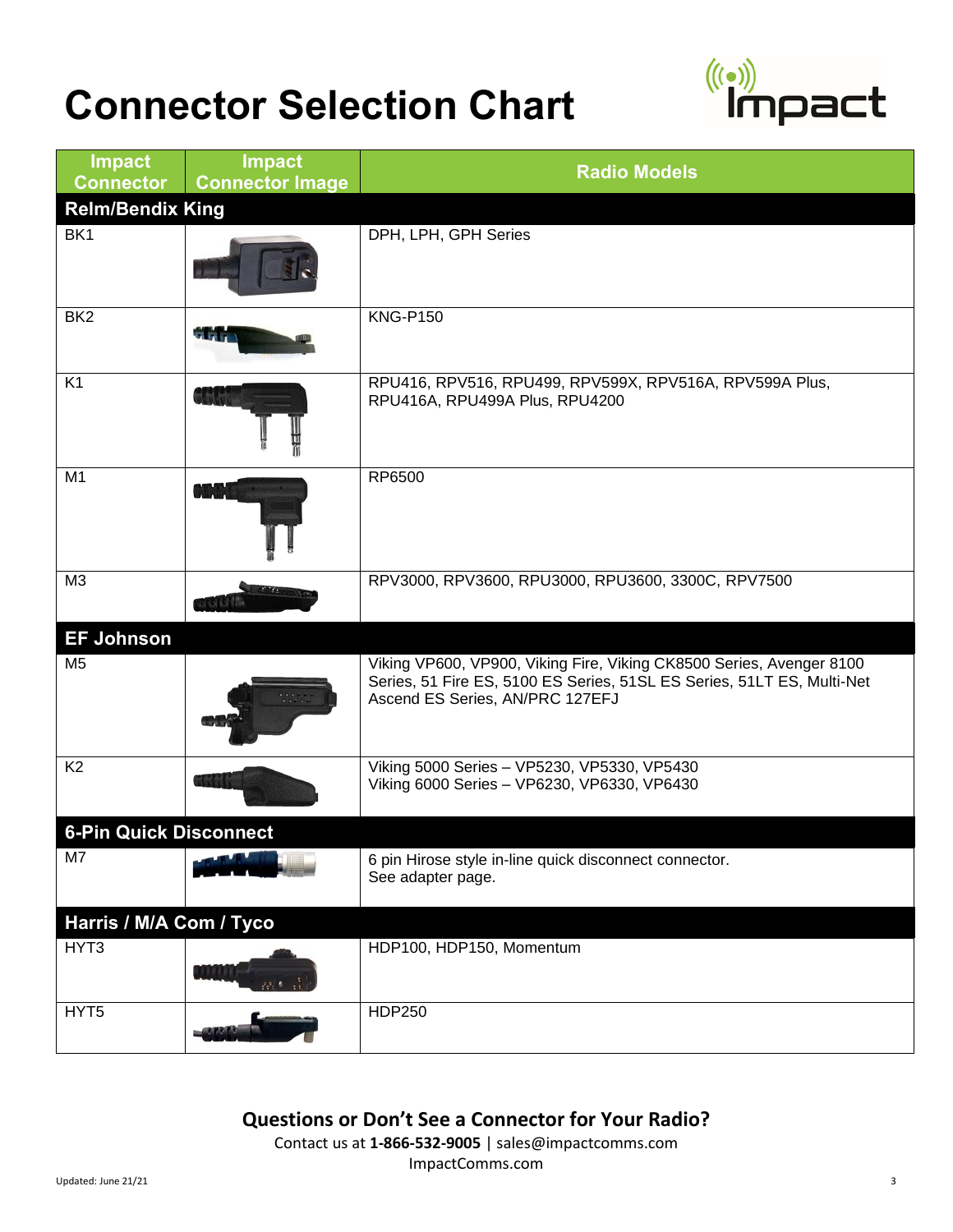

| <b>Impact</b><br><b>Connector</b> | <b>Impact</b><br><b>Connector Image</b> | <b>Radio Models</b>                                                                                                                                                                                                                                                                                                                                                                                                                                                                                                                                                                                                                                                                                                                  |
|-----------------------------------|-----------------------------------------|--------------------------------------------------------------------------------------------------------------------------------------------------------------------------------------------------------------------------------------------------------------------------------------------------------------------------------------------------------------------------------------------------------------------------------------------------------------------------------------------------------------------------------------------------------------------------------------------------------------------------------------------------------------------------------------------------------------------------------------|
| MC <sub>2</sub>                   |                                         | Jaguar 700P, P5100 Series, P5200 Series, P7100 Series, P7200 Series                                                                                                                                                                                                                                                                                                                                                                                                                                                                                                                                                                                                                                                                  |
| MC <sub>3</sub>                   |                                         | P5300 Series, P5400 Series, P5500 Series, P7300 Series, UNITY XG-75,<br>XG-25, XG-15                                                                                                                                                                                                                                                                                                                                                                                                                                                                                                                                                                                                                                                 |
| MC4                               |                                         | XG-100P, XL-200P, XL-185P, XL-400P                                                                                                                                                                                                                                                                                                                                                                                                                                                                                                                                                                                                                                                                                                   |
| Kenwood                           |                                         |                                                                                                                                                                                                                                                                                                                                                                                                                                                                                                                                                                                                                                                                                                                                      |
| K <sub>1</sub>                    |                                         | TK-170, TK-208/308, TK-220/320, TK-240/340, TK-240D/340D, TK-248/348,<br>TK-250/350, TK-260/360, TK-260G/360G, TK-270/370, TK-270G/370G, TK-<br>353, TK-372G, TK-373, TK-430, TK-431, TK-2100/3100(Pro<br>Talk), 2102/3102(Pro Power), 2130/3130(Pro Talk XLS), 2160/3160, TH-072A,<br>TH-22AT, TH-77A, TH-78A, TH-D7A(G), TH-235A, TH-28A, TH-42AT, TH-<br>48A, TH-G71A, TH-F6, TH-F6A, TH-K2AT, TK-2170/3170, TK-2200, TK-<br>2202/2302, TK-2212/2312, TK-2300, TK-2360, TK-3173, TK-3200/3201/3202,<br>TK-3212, TK-3230, TK-3350, TK-3360 TK-3101(Free Talk XL), TK-3131(Free<br>Talk XLS), TK3230XLS, TK3300, TK3302, TK2312/3312, TK2400/3400,<br>TK2402VK/3402UK, NexEdge NX220, NX320, NX240, NX340, NX420,<br>NX1200, NX1300 |
| K <sub>2</sub>                    |                                         | TK-190/290/390, TK-280/380/480, TK-2140/3140, TK-2180/3180/4180,<br>TK-481, TK-3212, TK-5210, TK-5400, TK-385, TK-3148, TK-5410, TK-5220,<br>TK-5310/5410, TK-5320/5420<br>NexEdge: NX-200, NX-210, NX-300, NX-410, NX-3200, NX-3300, NX-5200,<br>NX-5300, NX-5400                                                                                                                                                                                                                                                                                                                                                                                                                                                                   |
| K <sub>3</sub>                    |                                         | PKT-23 Kenwood Protalk Radio                                                                                                                                                                                                                                                                                                                                                                                                                                                                                                                                                                                                                                                                                                         |
| K <sub>5</sub>                    |                                         | <b>NX-P500</b>                                                                                                                                                                                                                                                                                                                                                                                                                                                                                                                                                                                                                                                                                                                       |

**Questions or Don't See a Connector for Your Radio?** Contact us at **1-866-532-9005** | sales@impactcomms.com ImpactComms.com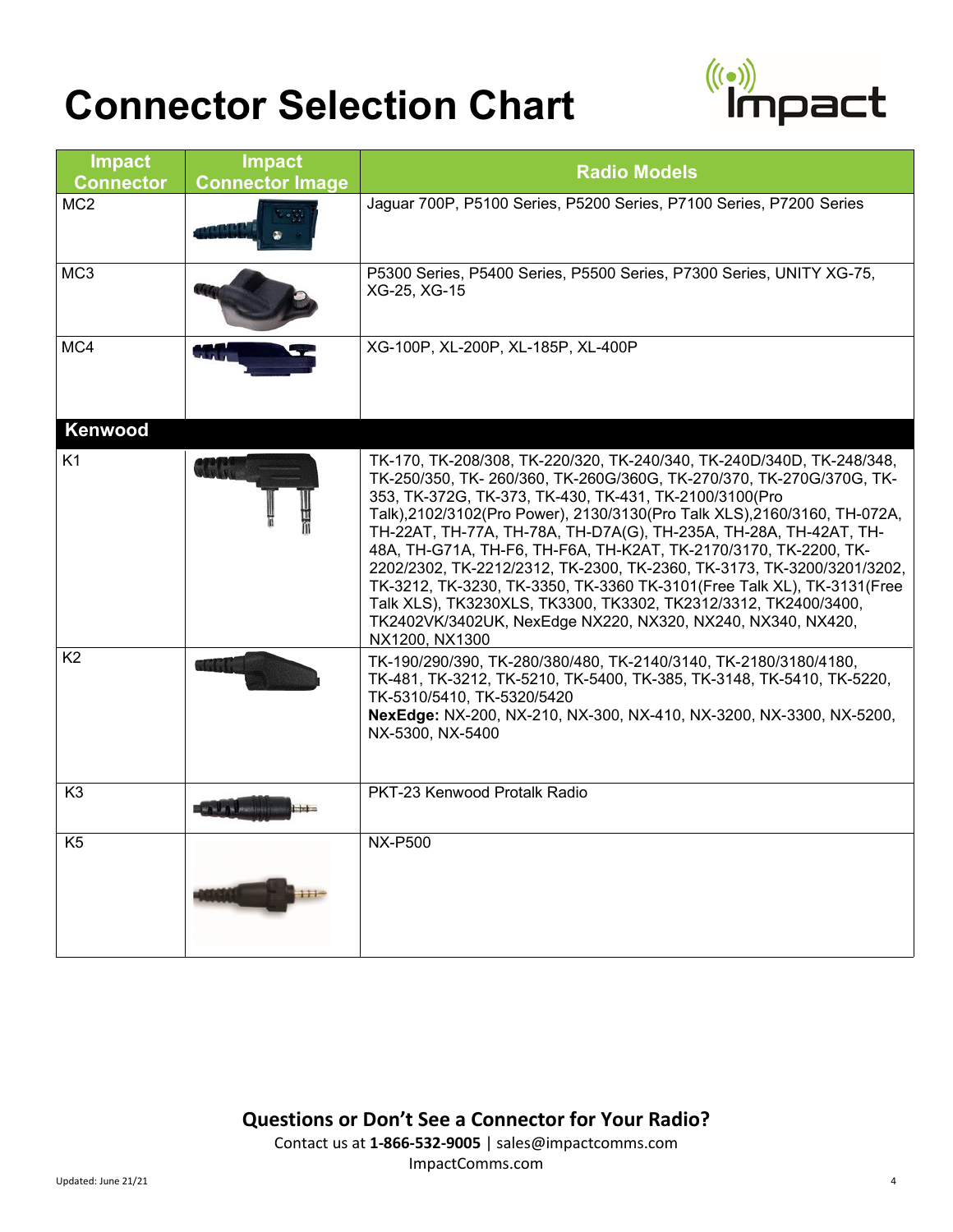

| <b>Impact</b><br><b>Connector</b> | <b>Impact</b><br><b>Connector Image</b> | <b>Radio Models</b>                                                                                                                                                                                                                     |
|-----------------------------------|-----------------------------------------|-----------------------------------------------------------------------------------------------------------------------------------------------------------------------------------------------------------------------------------------|
| <b>Icom</b>                       |                                         |                                                                                                                                                                                                                                         |
| 2                                 |                                         | No Mount Screws<br>F3G/F4G, F3GS/F4GS, F3GT/F4GT, F43GS, F43GT, F43TR, F11, F11S,<br>F14, F14S, F15, F21, F21S, F22, F24, F24S, F31, F33/F43, F3001/F4001,<br>F3011/4011, F3021/4021, F3021S/4021S,<br>F3021T/F4021T, BC100             |
| 13                                |                                         | 2 Mount Screws<br>F3G/F4G, F3GS/F4GS, F11, F14, F14S, F24, F24S, F31, F33G/F43G,<br>F43TR, F3000/F4000, F3001/F4001, F3003/F4003, F3011/F4011, F3021/<br>F4021, F3021S/F4021S, F3021T/F4021T, F3041/F4041, F3101/F4101,<br><b>BC100</b> |
| 15                                |                                         | F30/40 Series, F31/41 Series, F50/60/70/80 Series, F51/61, M87/88, F3061/<br>F4061 Series, F3162/F4161 Series                                                                                                                           |
| 16                                |                                         | F4360, F52D, F62D, F3400D/4400D (Not supported until early 2018), F3261/<br>F4261, F9011, F9021, F6400, F7010, F7020, F7040, F5400, F7210, F3260,<br>F3360D, F4261D, F3263                                                              |
| $\overline{17}$                   |                                         | F1000/2000 Series, F3031/4031, F3032S/4032S, F3033/4033,<br>F31W/41W, F3230D/4230D, BC1000, F4210D, F11000, F2100D                                                                                                                      |
| 8                                 |                                         | IP501H, IP100H, Aviation A25                                                                                                                                                                                                            |
| <b>Maxon/Legacy</b>               |                                         |                                                                                                                                                                                                                                         |
| M <sub>1</sub>                    |                                         | TJ3100, TJ3400, TP5116, TP5416, TP8102, TP8402, TP8000, TS2116,<br>TS2416, TS3116                                                                                                                                                       |
| M11                               |                                         | TPO-1116, TPO1416, TPD1124, TPD1424                                                                                                                                                                                                     |
| M15                               |                                         | TPO8124, TPD8424                                                                                                                                                                                                                        |

#### **Questions or Don't See a Connector for Your Radio?**

Updated: June 21/21 **120 Contact us at 1-866-532-9005** | sales@impactcomms.com ImpactComms.com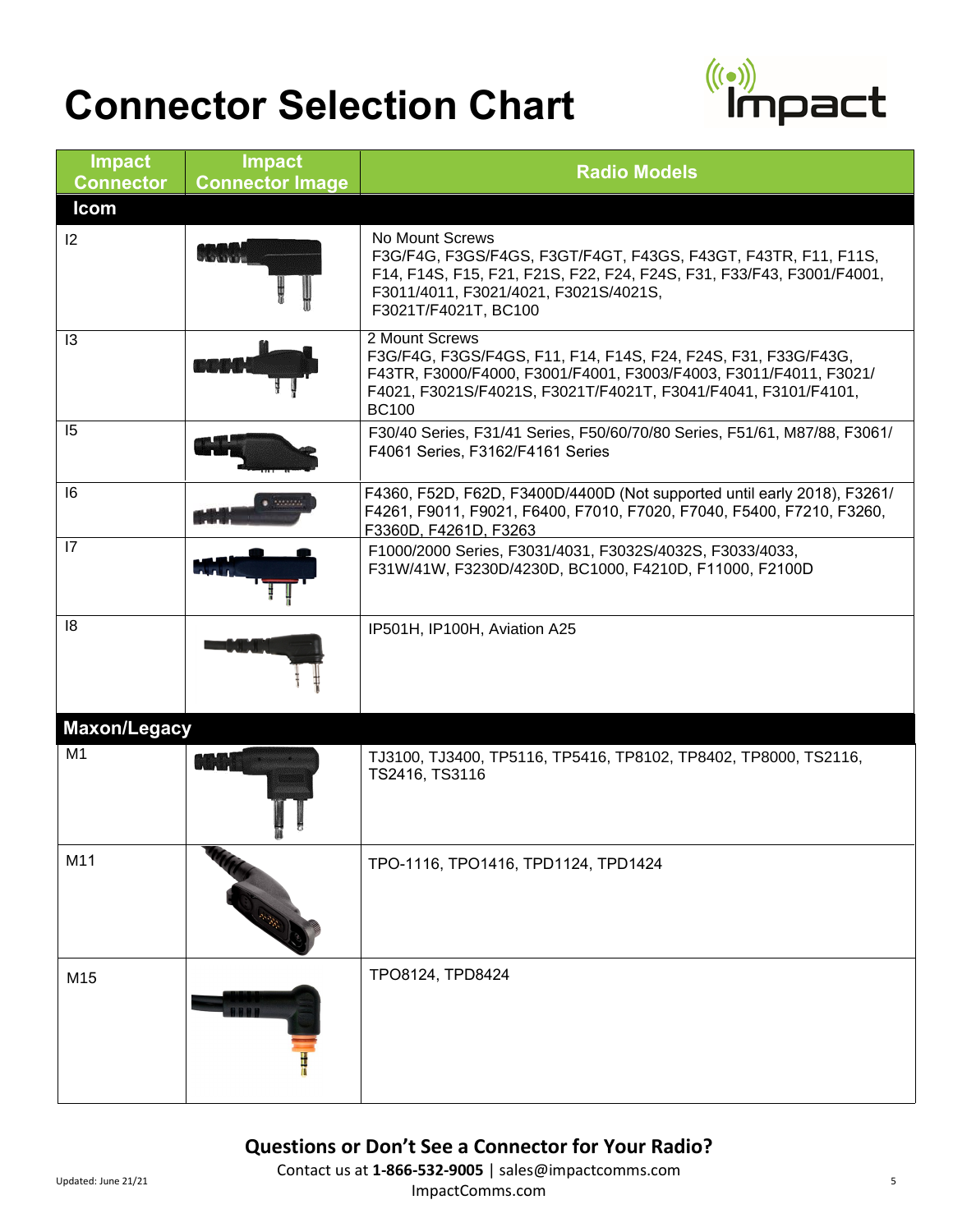

| <b>Impact</b><br><b>Connector</b> | <b>Impact</b><br><b>Connector Image</b> | <b>Radio Models</b>                                                                                                                                                                                          |
|-----------------------------------|-----------------------------------------|--------------------------------------------------------------------------------------------------------------------------------------------------------------------------------------------------------------|
| <b>Vertex</b>                     |                                         |                                                                                                                                                                                                              |
| $\vert$ 1                         |                                         | VX-200, VX-500, VX-510, VX-520UD                                                                                                                                                                             |
| VY1                               |                                         | Single mounting screw<br>VX-10, VX130, VX160, VX180, VX210, VX210A, VX230, VX231, VX300,<br>VX350, VX351, VX354, VX400, VX410, VX420, VX426, VX450, VX451,<br>VX454, VX459                                   |
| VY1A                              |                                         | Two mounting screws<br>VX130, VX160, VX180, VX210A, VX261, VX264, VX400, VX410, VX420,<br>VX354, VX451, VX454, VX459, VX230, VX231, VX350, VX351, VX417.<br>VX427, VX450, VX426, EVX530/531/534/539 (eVerge) |
| VY <sub>2</sub>                   |                                         | MH-360M, MH-450M, MH-50A7A, VH-110, VH115M, VH-120, VH-130, VH-<br>215M, VH-225M, VX600, VX800, VX900                                                                                                        |
| VY3                               |                                         | VX820, VX821, VX824, VX829, VX920 VX921, VX924, VX929, VX871,<br>VX874, VX879, VX971, VX974, VX979, VXD720, VTX720                                                                                           |
| VY4                               |                                         | VX500, VX510, VX520                                                                                                                                                                                          |
| VY <sub>5</sub>                   |                                         | <b>VX537</b>                                                                                                                                                                                                 |
| VY <sub>6</sub>                   |                                         | <b>EVX-S24</b>                                                                                                                                                                                               |

**Questions or Don't See a Connector for Your Radio?**

Contact us at **1-866-532-9005** | sales@impactcomms.com ImpactComms.com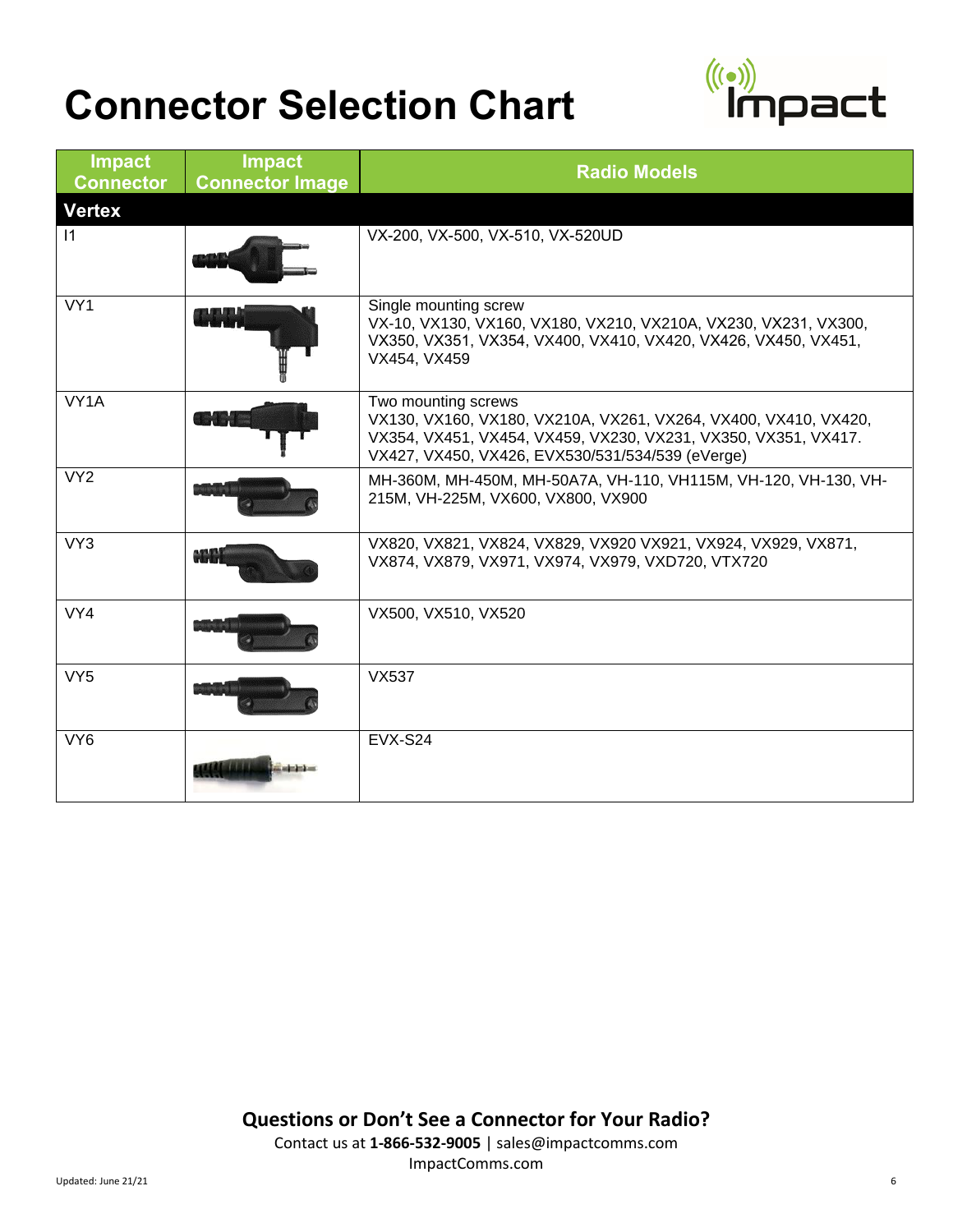

| <b>Impact</b><br><b>Connector</b> | <b>Impact</b><br><b>Connector Image</b> | <b>Radio Models</b>                                                                                                         |
|-----------------------------------|-----------------------------------------|-----------------------------------------------------------------------------------------------------------------------------|
| <b>Sepura</b>                     |                                         |                                                                                                                             |
| SP <sub>1</sub>                   |                                         | SRP2000, SRP3000, SRH3500, SRH3800                                                                                          |
| SP <sub>2</sub>                   |                                         | With locking screw<br>SRP2000, SRP3000, SRH3500, SRH3800                                                                    |
| SP <sub>3</sub>                   |                                         | Bottom mount<br>SRP2000, SRP3000, SRH3500, SRH3800                                                                          |
| SP4                               |                                         | STP8000, CC230, STP9000, STP9100, STP9200                                                                                   |
| <b>Tait</b>                       |                                         |                                                                                                                             |
| T1                                |                                         | TP7100, TP9300, TP8100 Series, TP9400 Series, TP9400, TP9100 Series,<br>TP900 Series, TP7110 Series, TP8100 and 9400 Series |
| <b>Nexus</b>                      |                                         |                                                                                                                             |
| NX1                               |                                         | 4-pin, 7mm diameter, mates with NEXUS Series jacks: TJ-120, TJ-102 and<br>TJ-101                                            |
| <b>Tekk</b>                       |                                         |                                                                                                                             |
| M1                                |                                         | XU100, XV100, XU1000, XV1000                                                                                                |

**Questions or Don't See a Connector for Your Radio?**

Contact us at **1-866-532-9005** | sales@impactcomms.com ImpactComms.com Updated: June 21/21 7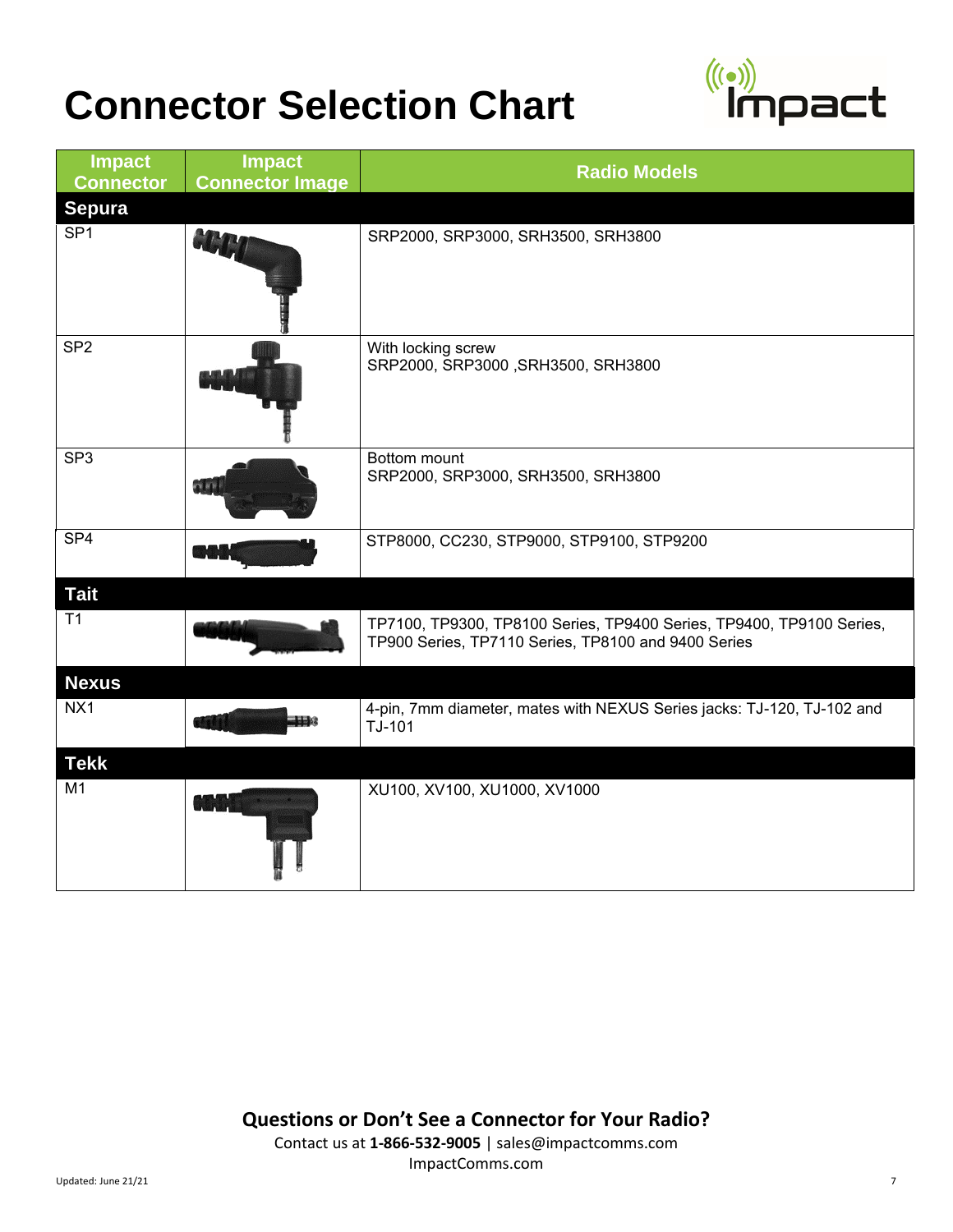

| <b>Impact</b><br><b>Connector</b> | <b>Impact</b><br><b>Connector Image</b> | <b>Radio Models</b>                                                                                                                                                                     |
|-----------------------------------|-----------------------------------------|-----------------------------------------------------------------------------------------------------------------------------------------------------------------------------------------|
| <b>HYT/HYTERA</b>                 |                                         |                                                                                                                                                                                         |
| HYT1                              |                                         | HYT2100, TC500, TC700, TC1600, TC2100                                                                                                                                                   |
| HYT2                              |                                         | HYT2100, PD405, PD412, PD482, PD41X, PD415, PD500, PD502, PD506,<br>PD508, PD562, TC508, TC518, TC580, TC610, TC700, TC1600, TC2100,<br>Titan, TR200, TR400, BD502, TC500, TC600, TC620 |
| M <sub>1</sub>                    |                                         | Compatible with HYT2 models.                                                                                                                                                            |
| HYT3                              |                                         | PD700 Series, PD985, PD702, PD752, PD782, PD792, PD982i                                                                                                                                 |
| HYT4                              |                                         | Single 2.5mm pin with locking screw<br><b>TC320</b>                                                                                                                                     |
| HYT <sub>5</sub>                  |                                         | PD600 Series, X1 Series, PD602, PD662, PD682, HP Series                                                                                                                                 |
| HYT <sub>6</sub>                  | <b><i><u>START COMPANY</u></i></b>      | PD3 Series, PD352, PD362. BD302, PNC730, BD3 Series, Halo,<br>PNC730, PNC3805, X1E, X1PI, BD352                                                                                         |
| M <sub>2</sub>                    |                                         | <b>TC980</b>                                                                                                                                                                            |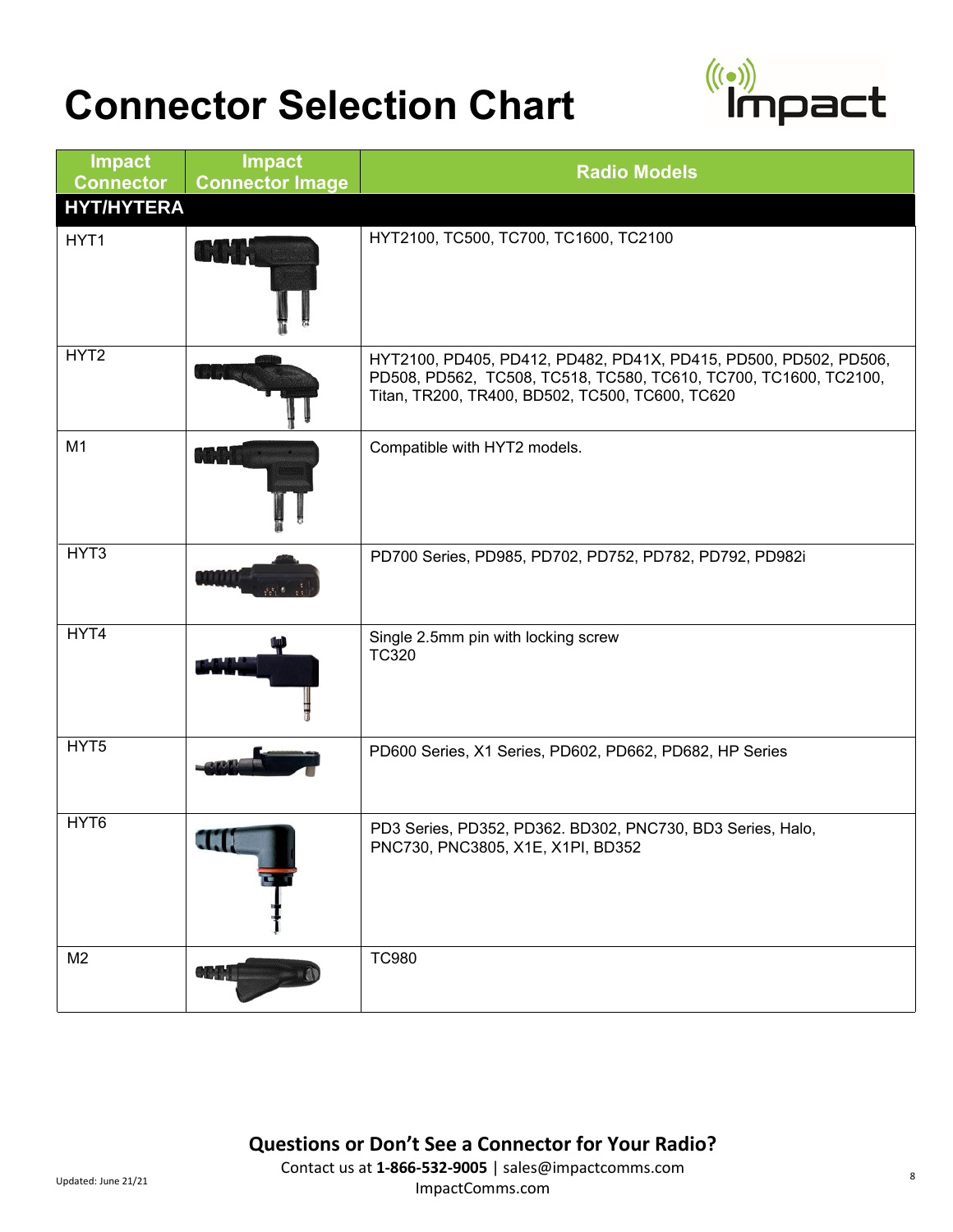

| <b>Impact</b><br><b>Connector</b> | <b>Impact</b><br><b>Connector Image</b> | <b>Radio Models</b>                                                                                                                                                                                                                                                                                                                                                                               |
|-----------------------------------|-----------------------------------------|---------------------------------------------------------------------------------------------------------------------------------------------------------------------------------------------------------------------------------------------------------------------------------------------------------------------------------------------------------------------------------------------------|
| M3                                |                                         | TC-610P, TC-700P, TC780, TC-780M, TC3000, TC3600, TC3600M, TC-<br>880GM                                                                                                                                                                                                                                                                                                                           |
| M <sub>8</sub>                    |                                         | TC310, TC1688, PD360 Series                                                                                                                                                                                                                                                                                                                                                                       |
| K1                                |                                         | Wouxom, Linton, PUXING, WEIERWEI, FDC, Baofeng, Retevis<br>KG-659, KG-669, KG-669 PLUS, KG-679, KG-679 Plus, KG-689, KG-689<br>Plus, KG-699E, KG-UVD1P, LT-2188/3188/6188,<br>LT-2288/3288/5288/6288, LT-2268/3268, LT-3260 PX-666, PX-777,<br>PX-777 Plus, PX-328, PX-888, PX-888K, PX-999<br>VEV-3288S, V-1000<br>FD-268A/B, FD-278, FD-289, FD-6288<br>All Baofeng 2 pin radios<br><b>RT22</b> |
| <b>SONIM</b>                      |                                         |                                                                                                                                                                                                                                                                                                                                                                                                   |
| ST <sub>1</sub>                   |                                         | XP5, XP6, XP7                                                                                                                                                                                                                                                                                                                                                                                     |
| <b>Midland</b>                    |                                         |                                                                                                                                                                                                                                                                                                                                                                                                   |
| M7                                |                                         | STP404A                                                                                                                                                                                                                                                                                                                                                                                           |
| MD1                               |                                         | LXT210, LXT216, LXT303, LXT305, LXT310, LXT350, LXT410, LXT420,<br>LXT435, G225, G227, G300, GXT250, GXT325, GXT310, GXT400, GXT450,<br>GXT500, GXT550, GXT565, GXT600, GXT650                                                                                                                                                                                                                    |
| K <sub>1</sub>                    |                                         | BR180, BR200                                                                                                                                                                                                                                                                                                                                                                                      |

**Questions or Don't See a Connector for Your Radio?**

Contact us at **1-866-532-9005** | sales@impactcomms.com ImpactComms.com